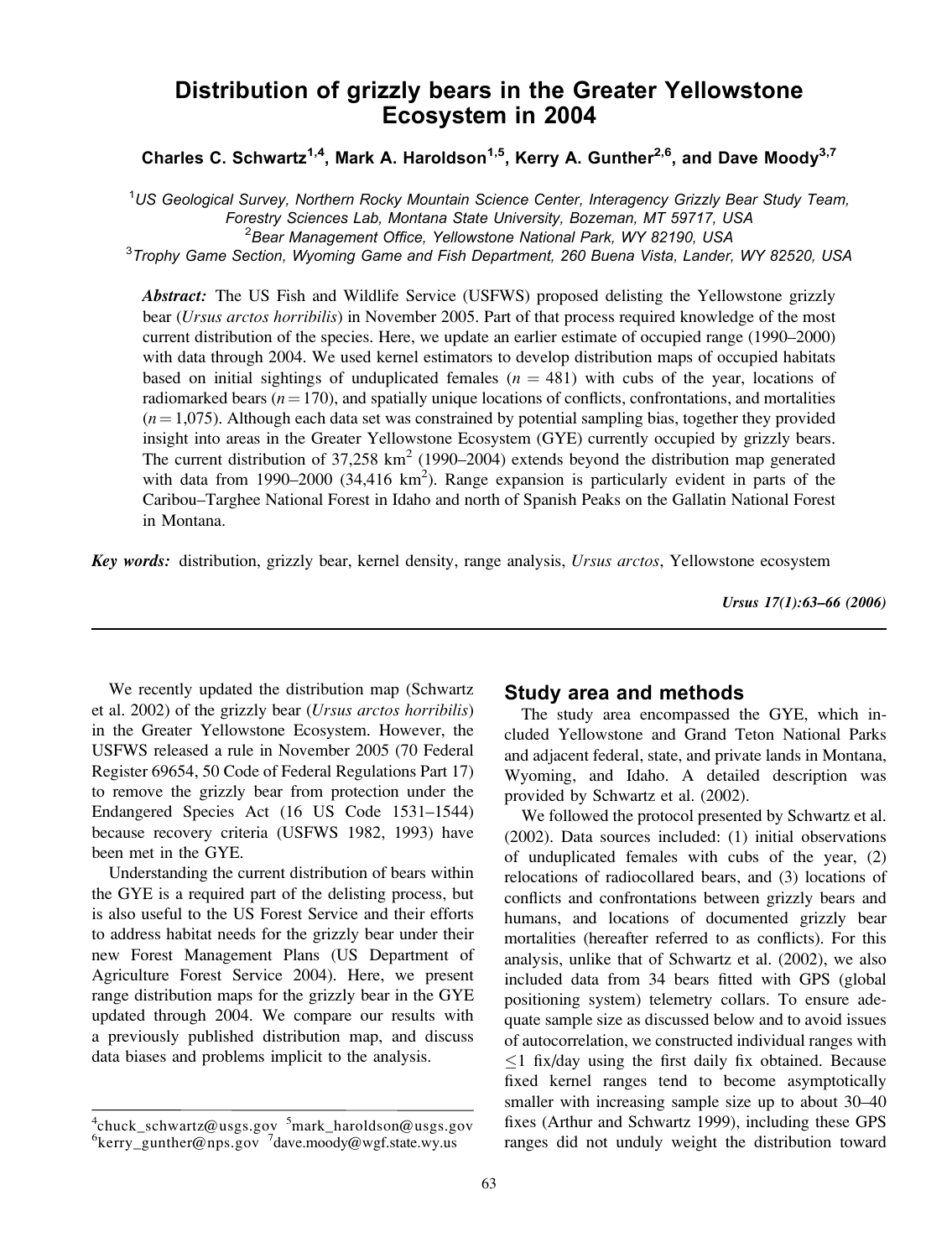

Fig. 1. Grizzly bear distribution in the Greater Yellowstone Ecosystem, 1990–2004. The fine black line defines public lands in the ecosystem; the heavier line depicts the US Fish and Wildlife Service grizzly bear Recovery Zone. The 2 asterisks represent unique sightings of females with cubs, suggesting occupancy by resident females in the area.

these individuals. GPS ranges were then compiled with individual ranges for bears fitted with conventional VHF (very high frequency) collars. We calculated the 95% utilization distribution using the fixed kernel estimator with least squares cross validation (LSCV) as the smoothing parameter, with a sample size  $\geq$ 30. We used the software package Animal Movement (Hooge and Eichenlaub 1997), which is available as an ArcView GIS (geographic information system) program extension (http://www.absc.usgs.gov.gistools/animal\_mvmt.htm). The LSCV follows Silverman (1986). Following methods of Schwartz et al. (2002), we merged the female with cubs, conflict and mortality, and composite individual telemetry home range polygons into a single polygon and

Table 1. Area and percent of total occupied by grizzly bears in the Greater Yellowstone Ecosystem by jurisdiction, 1990–2004.

| <b>Jurisdiction</b>  | Area $(km2)$ | <b>Percent of total</b> |
|----------------------|--------------|-------------------------|
| Idaho                | 2,697        | 7.2                     |
| Montana              | 6.528        | 17.5                    |
| Wyoming              | 18,351       | 49.3                    |
| National Park system | 9,683        | 26.0                    |
| Total                | 37.258       | 100.0                   |

considered the outer perimeter the extent of the current distribution. We consider this polygon to represent a reasonable approximation of habitat occupied by the grizzly bear in the GYE. We compare this polygon to the previous one constructed using data from 1990–2000 (Schwartz et al. 2002).

A distribution map reflects where a species occurs on the landscape but does not necessarily reflect density across that distribution. To better understand how bear density might vary across the area, we used spatial distributions of unique sightings of females with cubs from 1990–2004 and determined the proportion within the Recovery Zone (RZ) or outside of it (USFWS 1993). We also looked at the proportion of telemetry locations inside and outside the RZ for radiocollared bears from 1990–2004. Because the number of locations varied among individuals, we calculated the mean number of locations inside the RZ for each individual. These means were averaged to estimate the proportion of time this sample of individual bears from the population spent inside and outside the RZ.

## Results

The fixed kernel ranges constructed from observations of unduplicated female with cubs  $(n = 481)$ , radiotelemetry relocations ( $n = 170$  home ranges), and spatially unique conflict locations ( $n = 1,075$ ), when merged into a single shape, encompassed  $37,258$  km<sup>2</sup> (Fig. 1, Table 1), with 22,889 km<sup>2</sup> (61.4%) inside the RZ.

From 1990–2004, we recorded 481 initial sightings of females with cubs of the year. Of these sightings, 90.4%  $(n = 435)$  were inside the RZ, whereas only 9.6%  $(n = 435)$ 46) were outside the RZ boundary. We also looked at telemetry locations for collared bears and determined the proportion that each spent inside or outside the RZ. From 1990–2004, we monitored 306 unique bears (117 females, 189 males) and obtained 9,090 telemetry locations. We calculated the proportion of time each bear's locations were inside or outside the RZ. On average, these 306 bears were located 83.5% (SE  $=$  29.9%) of the time inside the RZ and 16.5% outside the RZ.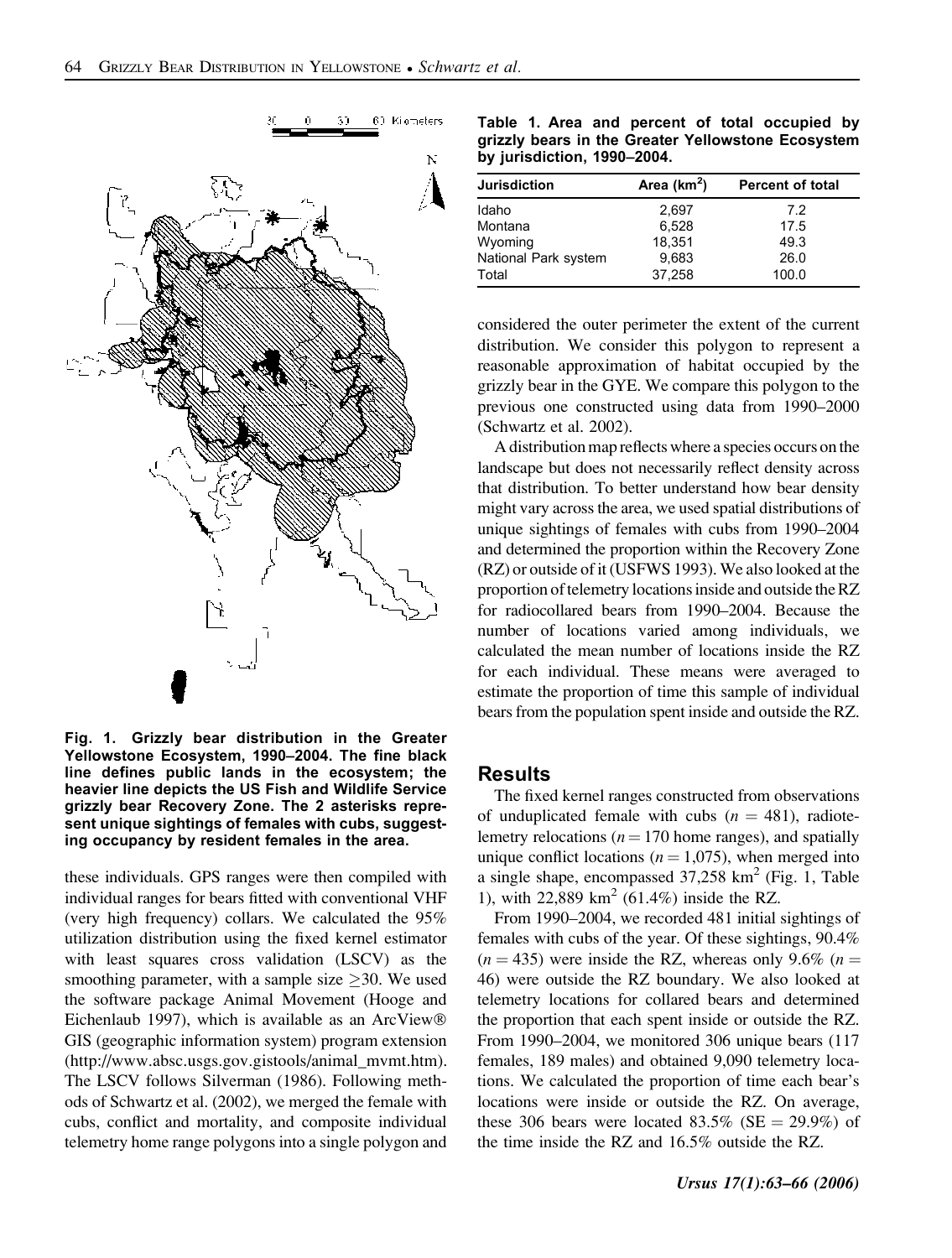

Fig. 2. Distribution of grizzly bears in the Greater Yellowstone Ecosystem as determined by Schwartz et al. (2002) (solid gray) overlaid onto the current distribution (1990–2004, diagonal lines). Asterisks represent conflicts, telemetry locations, and sightings of unduplicated females with cubs not contained within the 95% fixed kernel ranges.

Ursus 17(1):63–66 (2006)